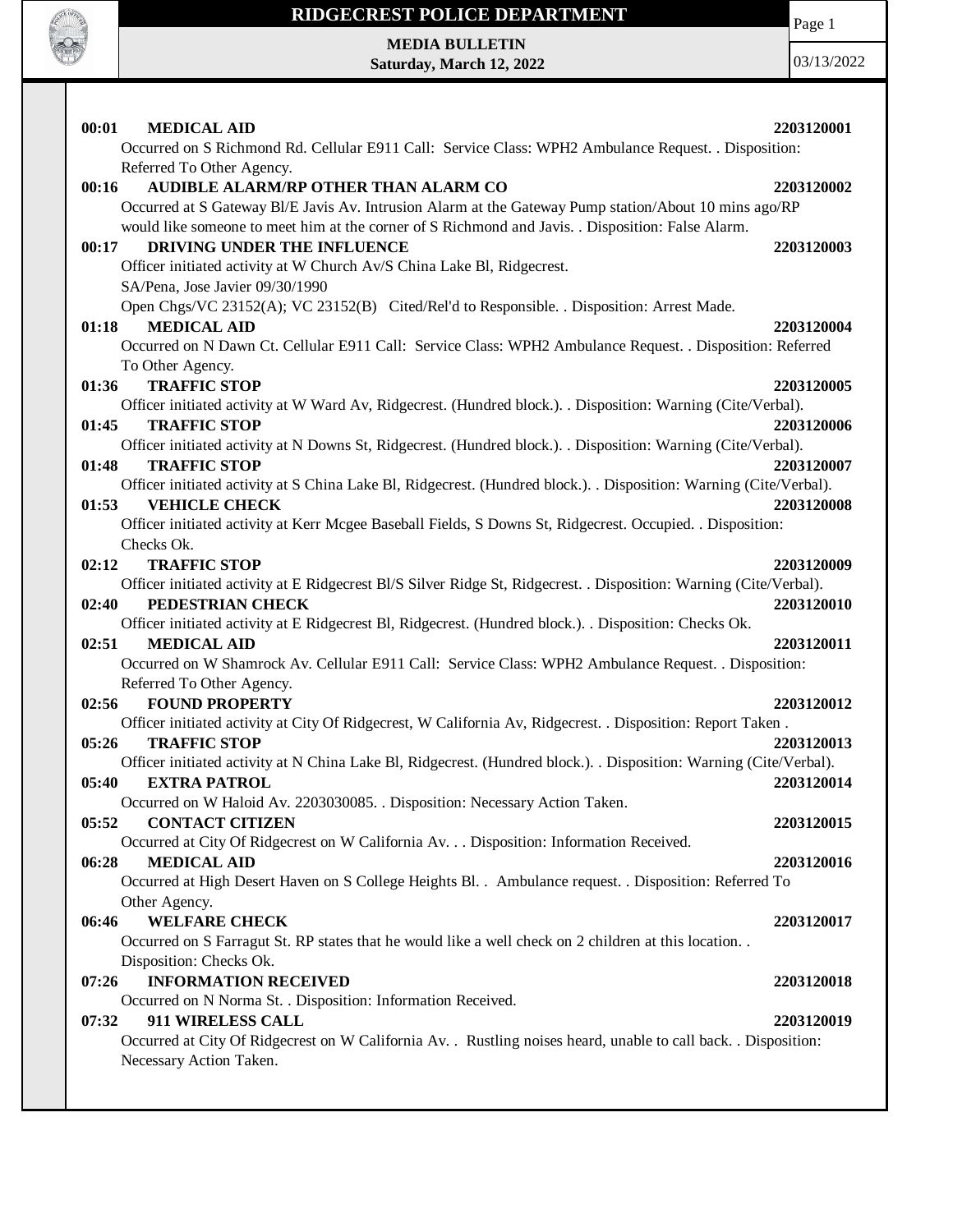

**MEDIA BULLETIN Saturday, March 12, 2022** Page 2

| 07:33<br>911 WIRELESS CALL<br>Occurred at City Of Ridgecrest on W California Av. . Rustling noises heard, unable to call back. . Disposition:                                                                                                                                                                                         | 2203120020 |
|---------------------------------------------------------------------------------------------------------------------------------------------------------------------------------------------------------------------------------------------------------------------------------------------------------------------------------------|------------|
| Necessary Action Taken.<br>07:34<br>911 WIRELESS CALL<br>Occurred at City Of Ridgecrest on W California Av. . Muffled talking and rustling noises heard, unable to call                                                                                                                                                               | 2203120021 |
| back. . Disposition: Log Note Only.<br>911 WIRELESS CALL<br>07:50<br>Occurred at City Of Ridgecrest on W California Av. . Driving noises heard in background, unable to call back. .                                                                                                                                                  | 2203120022 |
| Disposition: Necessary Action Taken.<br>911 WIRELESS CALL<br>07:51<br>Occurred at City Of Ridgecrest on W California Av. . Driving noises heard in background, unable to call back. .                                                                                                                                                 | 2203120023 |
| Disposition: Necessary Action Taken.<br>911 WIRELESS CALL<br>07:53<br>Occurred at City Of Ridgecrest on W California Av. . 6th call from this number, unable to call back - unable to                                                                                                                                                 | 2203120024 |
| get a good ping on the phone. . Disposition: Necessary Action Taken.<br>08:26<br><b>UNWANTED SUBJECT</b><br>Occurred on S Warner St. RP is the home owner, the home was red tagged and the home owner is trying to get<br>some things cleaned up as allowed per code enforcement - prev tenant is there giving his workers and the RP | 2203120025 |
| issues - RP requesting contact at the location. . Disposition: Unable To Locate.<br>08:35<br><b>TRAFFIC STOP</b><br>Officer initiated activity at S Warner St, Ridgecrest. (Hundred block.). . Disposition: Citation.                                                                                                                 | 2203120026 |
| 09:07<br>911 WIRELESS CALL<br>Occurred at City Of Ridgecrest on W California Av. . Child was playing with phone, parent stated no<br>emergency. . Disposition: Necessary Action Taken.                                                                                                                                                | 2203120027 |
| <b>SPECIAL EVENT</b><br>09:47<br>Officer initiated activity at W Inyokern Rd, Kern County. Pet Adoption Event. . Disposition: Necessary Action                                                                                                                                                                                        | 2203120028 |
| Taken.<br>09:54<br><b>MEDICAL AID</b><br>Occurred at Desert Empire Fairgrounds on S Richmond Rd. . Ambulance request. . Disposition: Referred To                                                                                                                                                                                      | 2203120029 |
| Other Agency.<br><b>CONTACT CITIZEN</b><br>10:05<br>Occurred at City Of Ridgecrest on W California Av. . RP is requesting contact from the WC via 21. .                                                                                                                                                                               | 2203120030 |
| Disposition: Information Provided.<br><b>CONTACT CITIZEN</b><br>10:54<br>Occurred at City Of Ridgecrest on W California Av. . RP states she was in a TCPDO today and she exchanged<br>info with the other party, however, now she realized she didn't get his ID, only his insurance card. RP is                                      | 2203120031 |
| requesting 21 regarding what she can do. . Disposition: Information Received.<br><b>CONTACT CITIZEN</b><br>11:23<br>Occurred at City Of Ridgecrest on W California Av. . RP is out front of the PD requesting to speak to an officer<br>about pressing charges. . Disposition: Information Provided.                                  | 2203120032 |
| <b>JUVENILE PROBLEM</b><br>11:43<br>Occurred at Upjohn Park on E Upjohn Av. . RP states there are 4 kids on the roof of the bathrooms at the park 3<br>boys and one girl. . Disposition: Counselled.                                                                                                                                  | 2203120033 |
| <b>MEDICAL AID</b><br>12:17<br>Occurred at City Of Ridgecrest on W California Av. . Ambulance request. . Disposition: Referred To Other<br>Agency.                                                                                                                                                                                    | 2203120034 |
| <b>ACO CALL</b><br>12:23<br>Officer initiated activity at W Wilson Av, Ridgecrest. (Hundred block.) Deceased Dog. . Disposition: Animal<br>Control Handled.                                                                                                                                                                           | 2203120035 |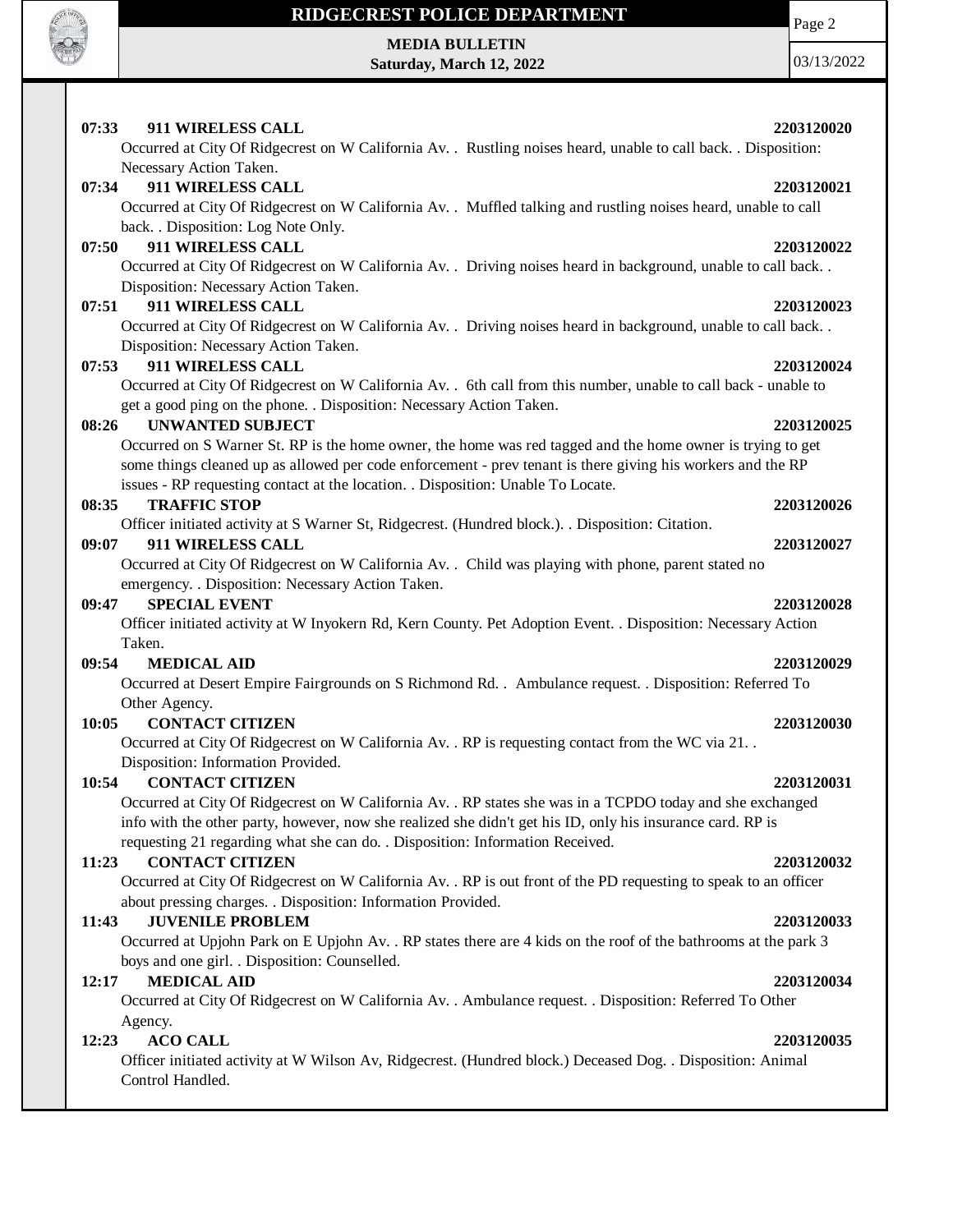

**MEDIA BULLETIN Saturday, March 12, 2022**

03/13/2022

Page 3

| 12:29<br><b>ACO CALL</b>                                                                                        | 2203120036 |
|-----------------------------------------------------------------------------------------------------------------|------------|
| Officer initiated activity at Holland & Lyons Mortuary, S Norma St, Ridgecrest. Deceased cat. . Disposition:    |            |
| Animal Control Handled.                                                                                         |            |
| 911 WIRELESS CALL<br>12:30                                                                                      | 2203120037 |
| Occurred at City Of Ridgecrest on W California Av. . Male stated accidental dial. . Disposition: Necessary      |            |
| Action Taken.                                                                                                   |            |
| <b>INFORMATION</b><br>12:49                                                                                     | 2203120038 |
| Occurred at City Of Ridgecrest on W California Av. . RP wanted to be transferred to Auburn, WA. .               |            |
| Disposition: Information Provided.                                                                              |            |
| <b>WELFARE CHECK</b><br>12:56                                                                                   | 2203120039 |
| Occurred on E California Av. RP would like a well check on female at that location - dog barking which is       |            |
| unusal and the RP has not seen her leave the home in some time. . Disposition: Negative Contact.                |            |
| <b>CONTACT CITIZEN</b><br>13:04                                                                                 | 2203120040 |
| Occurred at City Of Ridgecrest on W California Av. . RP would like to talk to an officer regarding something    |            |
| that happened at the BHS basketball gym today - in front of the PD. . Disposition: Information Received.        |            |
| <b>MEDICAL AID</b><br>13:19                                                                                     | 2203120041 |
| Occurred on W Dolphin Av. Ambulance request. . Disposition: Referred To Other Agency.                           |            |
| <b>CONTACT CITIZEN</b><br>13:20                                                                                 | 2203120042 |
| Occurred at City Of Ridgecrest on W California Av. . RP has questions regarding a restraining order issue - out |            |
| in front of PD. . Disposition: Information Provided.                                                            |            |
| <b>MEDICAL AID</b><br>13:49                                                                                     | 2203120043 |
| Occurred on N Kaitlin Ct. Ambulance request. . Disposition: Referred To Other Agency.                           |            |
| 13:59<br><b>WELFARE CHECK</b>                                                                                   | 2203120044 |
| Occurred at W Ridgecrest Bl/N Downs St. RP states that there is a male in the middle of the road in a manual    |            |
| wheelchair and the male was just sitting there - RP was concerned. . Disposition: Unable To Locate.             |            |
| <b>WELFARE CHECK</b><br>14:06                                                                                   | 2203120045 |
| Occurred on S Farragut St. RP would like a well check done on his daughters at that location. . Disposition:    |            |
| Checks Ok.                                                                                                      |            |
| 14:11<br><b>GTA RECOVERY</b>                                                                                    | 2203120046 |
| Occurred at City Of Ridgecrest on W California Av. . GTA Recovery for 21-4205. . Disposition: Report Taken.     |            |
| <b>ACO CALL</b><br>14:37                                                                                        | 2203120047 |
| Occurred on S Gateway Bl. RP states he is being chased by an agressive gray pit bull - the dog was inside a     |            |
| fence and he jumped out of the fence - dog backed off so RP stated to cancel. Disposition: Cancelled by RP.     |            |
| 14:37<br><b>INFORMATION RECEIVED</b>                                                                            | 2203120048 |
| Occurred on W Moyer Av. No police, fire, or medical needed. . Disposition: Information Received.                |            |
| <b>MEDICAL AID</b><br>14:39                                                                                     | 2203120049 |
| Occurred on S Yorktown St. Ambulance request. . Disposition: Assisted.                                          |            |
| <b>INFORMATION RECEIVED</b><br>14:51                                                                            | 2203120050 |
| Occurred at City Of Ridgecrest on W California Av. . Male stated non-emergency, provided business line          |            |
| number to RP. . Disposition: Information Provided.                                                              |            |
| 14:57<br><b>ACO CALL</b>                                                                                        | 2203120051 |
| Occurred at Albertson's #6376 on N Norma St. . Little white dog and bigger brown dog running in and out of      |            |
| the street - currently in Albertson's parking lot. . Disposition: Information Received.                         |            |
| DISTURBANCE - LANDLORD/TENANT<br>14:59                                                                          | 2203120052 |
| Occurred on N Sanders St. Male was not served an eviction notice and the landlord is there - the landlord is    |            |
| being aggressive. . Disposition: Information Provided.                                                          |            |
|                                                                                                                 |            |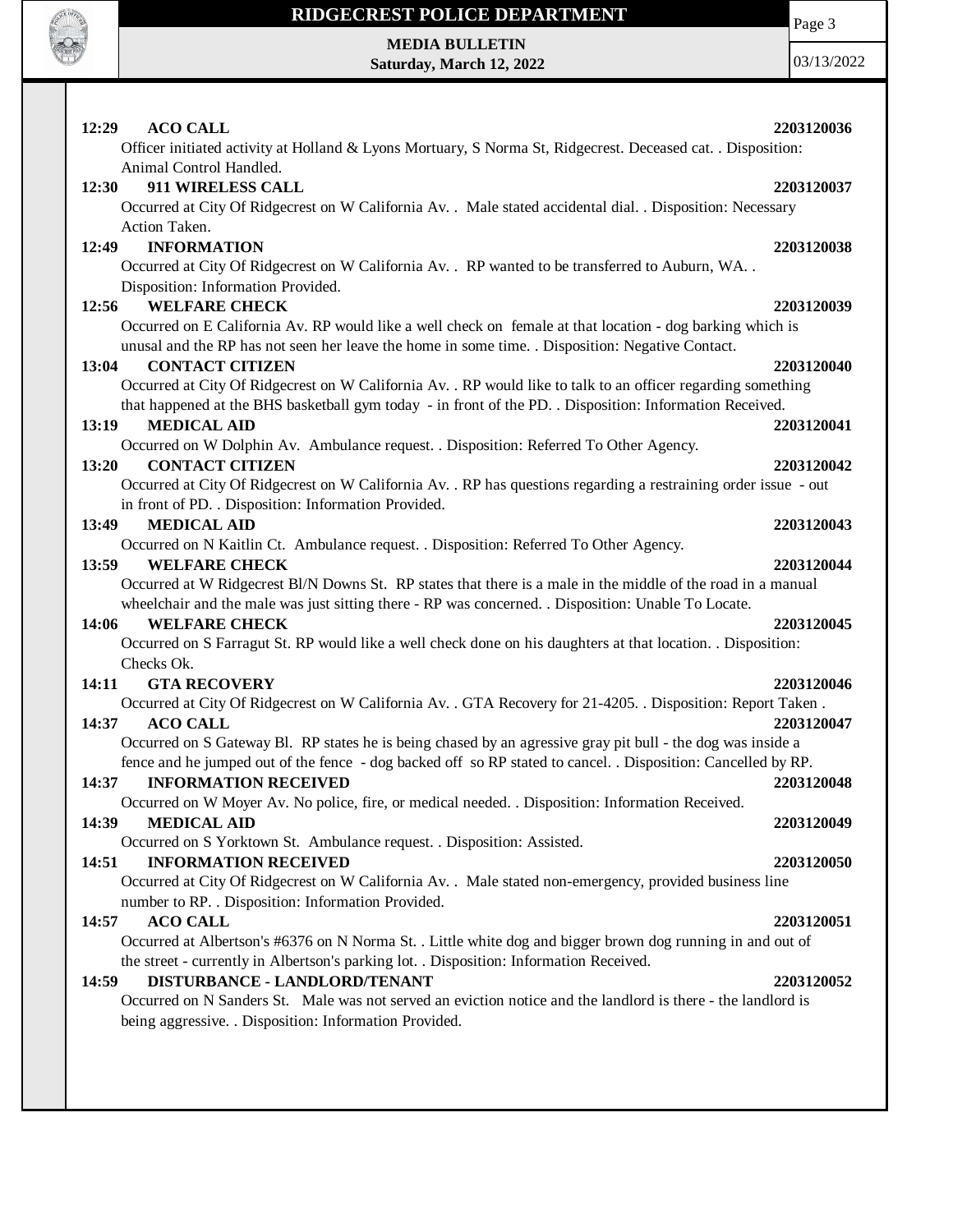

**MEDIA BULLETIN Saturday, March 12, 2022**

03/13/2022

Page 4

### **15:05 STREET DEPT PROBLEM 2203120053** Occurred at S Gateway Bl/E Upjohn Av. RP states that there was a truck that lost some wood with nails in it and did not pick it up, RP states that there is a lot of wood all over the road. . Disposition: Checks Ok. **15:26 ASSIST OTHER DEPARTMENT 2203120054** Occurred on N Gold Canyon Dr. Liberty is requesting an officer for a combative subj. . Disposition: Necessary Action Taken. **15:45 CONTACT CITIZEN 2203120055** Occurred at City Of Ridgecrest on W California Av. . RP is having someone use his name fraudulently to register a vehicle in Bakersfield. . Disposition: Information Provided. **15:46 CONTACT CITIZEN 2203120056** Occurred at City Of Ridgecrest on W California Av. . RP was very irate and demanding to speak to the WC. . Disposition: Information Provided. **15:59 MISC COUNTER CALL 2203120057** Occurred at City Of Ridgecrest on W California Av. . Property drop off. . Disposition: Necessary Action Taken. **16:19 PARKING VIOLATION 2203120058** Occurred at E California Av/S China Lake Bl. GMC with a trailer parked in the street - RP states that there is nobody in the vehicle they are just parked in the lane of traffic. . Disposition: Necessary Action Taken. **16:22 VERBAL THREATS 2203120059** Occurred at City Of Ridgecrest on W California Av. . RP states that an old friend is making threats to her via text, social media, and phone. . Disposition: Unfounded. **16:40 911 HANG UP 2203120060** Occurred at City Of Ridgecrest on W California Av. . 911 hang up, no answer on call back. . Disposition: Necessary Action Taken. **16:48 ACO CALL 2203120061** Occurred on N Palo Verde Dr. (Hundred block.) Gray pitbull mix that doesn't have a collar is very friendly and cannot find the owner - requesting help from officers. . Disposition: Necessary Action Taken. **16:49 INFORMATION RECEIVED 2203120062** Occurred on N Inyo St. RP states he had a small altercation with another vehicle. . Disposition: Information Received. **16:57 CONTACT CITIZEN 2203120063** Occurred on N Sahara Dr. RP has questions regarding a letter her father got in the mail about a registered vehicle that he sold. . Disposition: Information Provided. **17:22 FOUND PROPERTY 2203120064** Occurred on E Monte Vista. E Monte Vista and S Sunland - RP states there is a shopping cart with a bunch of belongings. . Disposition: Referred To Other Agency. **17:43 CONTACT CITIZEN 2203120065** Occurred at City Of Ridgecrest on S Downs St. . RP has questions about a dog being tied to a balcony. . Disposition: Information Provided. **17:46 PROPERTY DAMAGE ONLY TC 2203120066** Occurred at Crossroads Community Church on N China Lake Bl. . 2 vehicles off the road at the Crossroads Church - RP is in a green Nissan and the other vehicle is a black Infinity. . Disposition: Report Taken . **18:05 SUSPICIOUS CIRCUMSTANCES 2203120067** Occurred at W Robertson Av/S China Lake Bl. Car Lot/2 Males took a license plate off of a trailer in the car lot /Now headed towards Norma from Robertson /Right on Warner /Now headed towards Ridgecrest Blvd/Right

on Ridgecrest/ Left on Balsam]. . Disposition: Necessary Action Taken.

### **18:36 INFORMATION RECEIVED 2203120068**

Occurred on W Moyer Av. Misc Info. . Disposition: Information Received.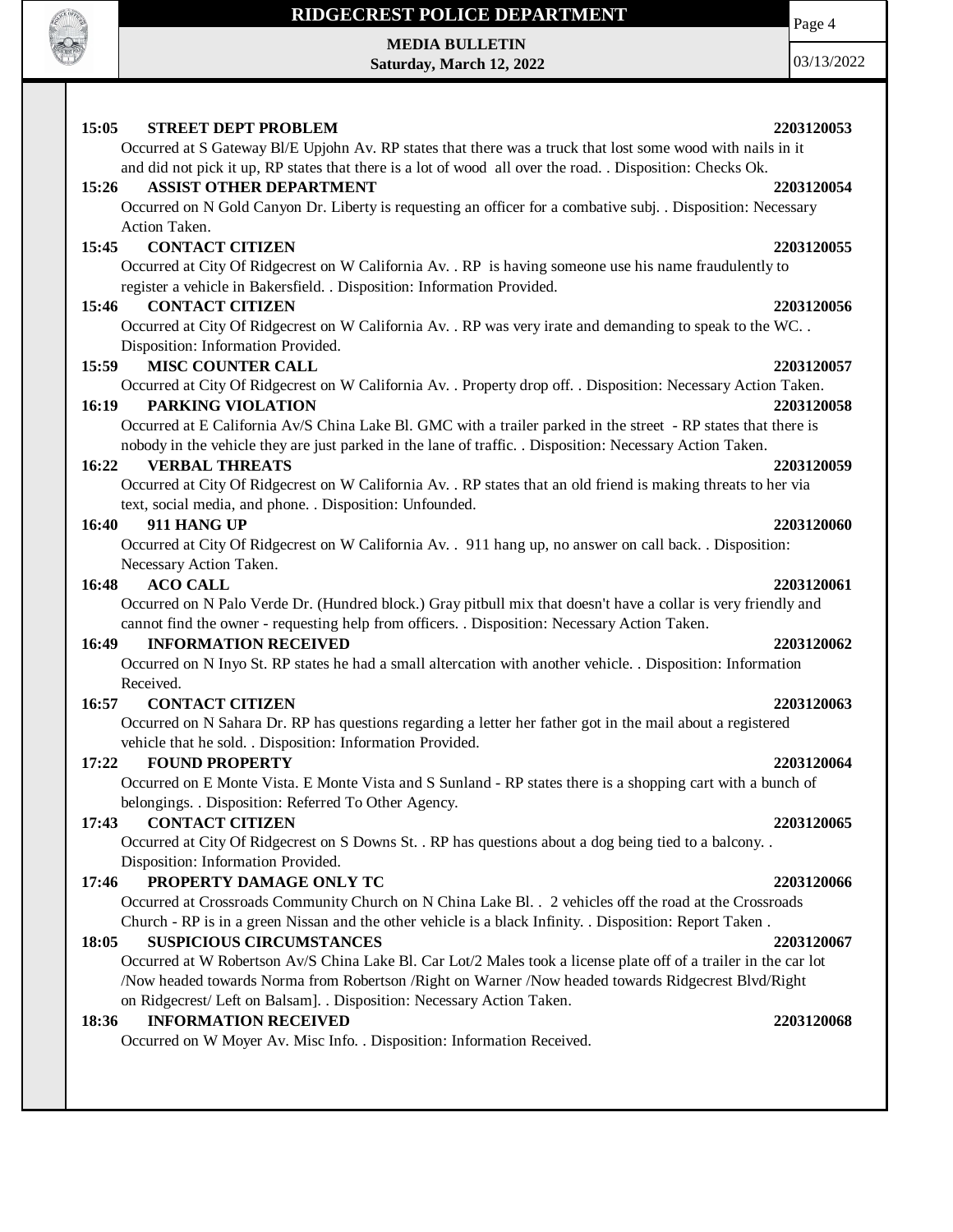

# **RIDGECREST POLICE DEPARTMENT MEDIA BULLETIN**

**Saturday, March 12, 2022**

Page 5

| <b>SUSPICIOUS CIRCUMSTANCES</b><br>18:49                                                                                                                                 | 2203120069 |
|--------------------------------------------------------------------------------------------------------------------------------------------------------------------------|------------|
| Occurred on W Coral Av. Cellular E911 Call: Someone came onto the RPS property and possibly fired two                                                                    |            |
| shots/LS EB Coral/Headed Towards Dolphin/Unk Veh Desc. . Disposition: Referred To Other Agency.                                                                          |            |
| <b>WELFARE CHECK</b><br>18:57                                                                                                                                            | 2203120070 |
| Occurred on S Farragut St. Welchk on his daughters. . Disposition: Information Provided.                                                                                 |            |
| 18:59<br><b>MISUSE OF 9-1-1</b>                                                                                                                                          | 2203120071 |
| Occurred at City Of Ridgecrest on W California Av. . Called 911 twice to report non emergency. . Disposition:                                                            |            |
| Log Note Only.                                                                                                                                                           |            |
| 19:01 CONTACT CITIZEN                                                                                                                                                    | 2203120072 |
| Occurred on W Veada Av. Contact via 21 Reporting false allegations made against him back in 2008. .                                                                      |            |
| Disposition: Information Provided.                                                                                                                                       |            |
| 911 WIRELESS CALL<br>19:06                                                                                                                                               | 2203120073 |
| Occurred at City Of Ridgecrest on W California Av. . Cellular E911 Call: Service Class: W911 Reporting                                                                   |            |
| emergency in La Crescenta. . Disposition: Information Provided.                                                                                                          |            |
| 19:08 EXTRA PATROL                                                                                                                                                       | 2203120074 |
| Occurred on S Sunset St. Extra Patrol requested due to squatters in the residence. . Disposition: Checks Ok.                                                             |            |
| <b>WELFARE CHECK</b><br>19:15                                                                                                                                            | 2203120075 |
| Occurred on E California Av. Welchk on female. . Disposition: Negative Contact.                                                                                          |            |
| 19:33<br><b>THEFT</b>                                                                                                                                                    | 2203120076 |
| Occurred at Gateway Villa Apartments on N Gateway Bl. . In lobby/Reporting theft from daughters veh. .                                                                   |            |
| Disposition: Report Taken.<br><b>UNLICENSED DRIVER</b><br>19:53                                                                                                          | 2203120077 |
|                                                                                                                                                                          |            |
| Officer initiated activity at W Wilson Av/S Norma St, Ridgecrest. SA/Stidham, Tyler Ian Troy 07/27/2003<br>Open Chg/VC 12500(A) Cited/Rel'd. . Disposition: Arrest Made. |            |
| VIOLATION OF COURT ORDER-DOM VIOL<br>20:19                                                                                                                               | 2203120078 |
| Occurred on N Gold Canyon Dr. Service Class: VOIP Hangup. . Disposition: Unfounded.                                                                                      |            |
| <b>MEDICAL AID</b><br>20:33                                                                                                                                              | 2203120079 |
| Occurred on S Sunset Pl. Service Class: RESD Ambulance Request. . Disposition: Referred To Other Agency.                                                                 |            |
| 911 WIRELESS CALL<br>20:34                                                                                                                                               | 2203120080 |
| Occurred at City Of Ridgecrest on W California Av. . Cellular E911 Call: Service Class: W911 Openline/Music                                                              |            |
| heard in the background. . Disposition: Log Note Only.                                                                                                                   |            |
| <b>DISTURBANCE - MUSIC</b><br>20:41                                                                                                                                      | 2203120081 |
| Occurred on S Lilac St. Loud Music. . Disposition: Necessary Action Taken.                                                                                               |            |
| <b>ASSIST OTHER DEPARTMENT</b><br>20:42                                                                                                                                  | 2203120082 |
| Occurred on S Sunset Pl. Advised there was squatters at the house with a history of drug use/Female patient                                                              |            |
| is down/Unknown if breathing/RP didn't want to approach her/KCFD is responding. . Disposition: Assisted.                                                                 |            |
| <b>TRAFFIC STOP</b><br>20:47                                                                                                                                             | 2203120083 |
| Officer initiated activity at N Balsam St, Ridgecrest. . Disposition: Warning (Cite/Verbal).                                                                             |            |
| <b>INFORMATION RECEIVED</b><br>21:05                                                                                                                                     | 2203120084 |
| Occurred on N Sierra View St. People racing in her backyard. . Disposition: Information Received.                                                                        |            |
| <b>VEHICLE CHECK</b><br>21:16                                                                                                                                            | 2203120085 |
| Officer initiated activity at S Helena St, Ridgecrest. . Disposition: Checks Ok.                                                                                         |            |
| <b>INFORMATION RECEIVED</b><br>21:17                                                                                                                                     | 2203120086 |
| Occurred on N Sierra View St. . Disposition: Information Received.                                                                                                       |            |
| <b>INFORMATION RECEIVED</b><br>21:51                                                                                                                                     |            |
| Occurred on W Moyer Av. Misc Info. . Disposition: Information Received.                                                                                                  | 2203120087 |
|                                                                                                                                                                          |            |
| <b>INFORMATION RECEIVED</b><br>22:02<br>Occurred on N Sierra View St. . Disposition: Information Received.                                                               | 2203120088 |